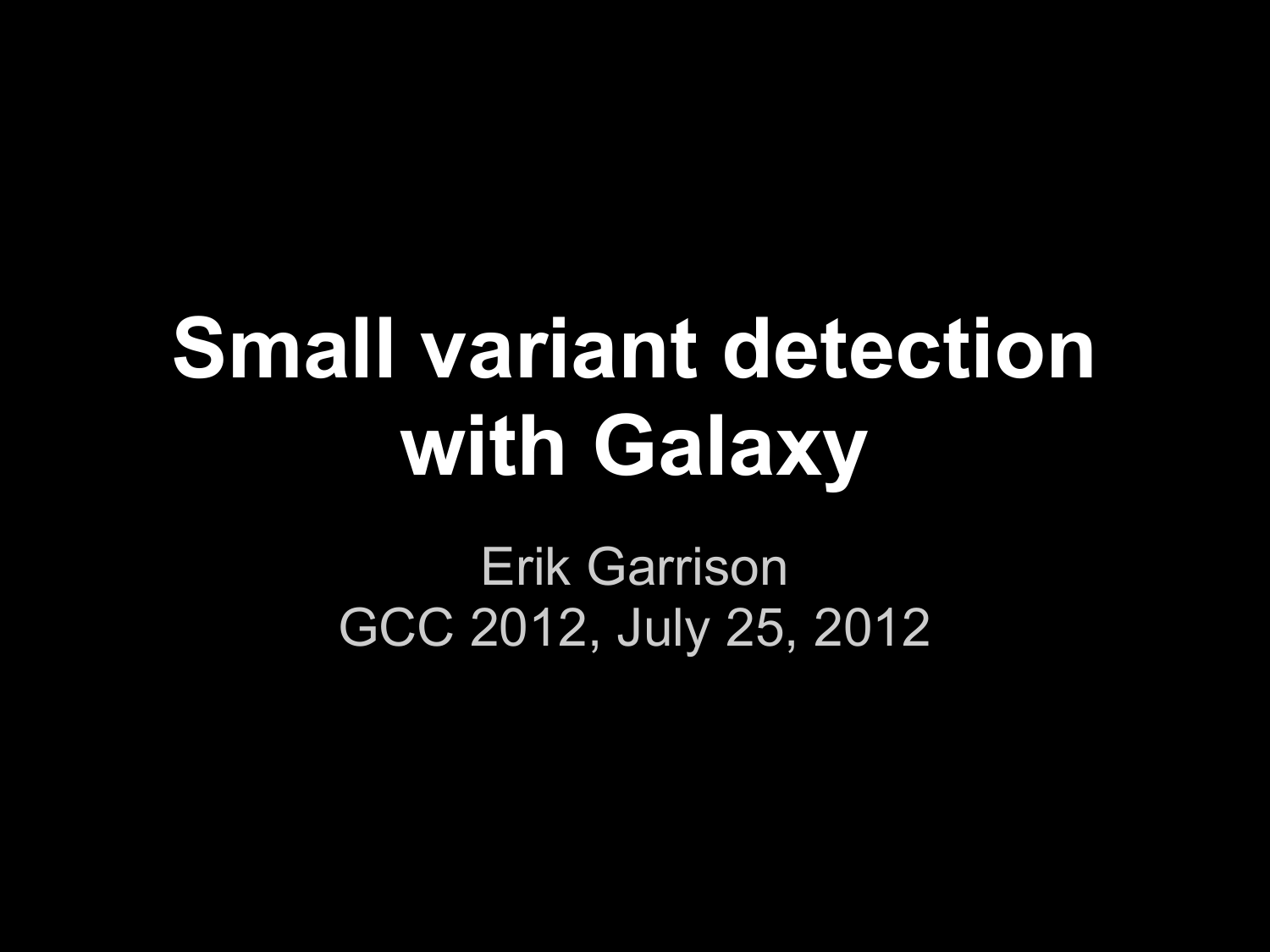# **Sequencing-based variant detection**

#### ● Assembly

- expensive, both in sequencing costs and compute
- (but potentially unbiased)
- difficulty dealing with errors
- Reference-guided assembly (alignment)
	- use population information to improve guided assembly of individual genomes
	- more biased, but more tractable
		- difficulty with complex patterns of variation, e.g. clusters of variants and larger indels
	- use of mutual information in detection (population calling)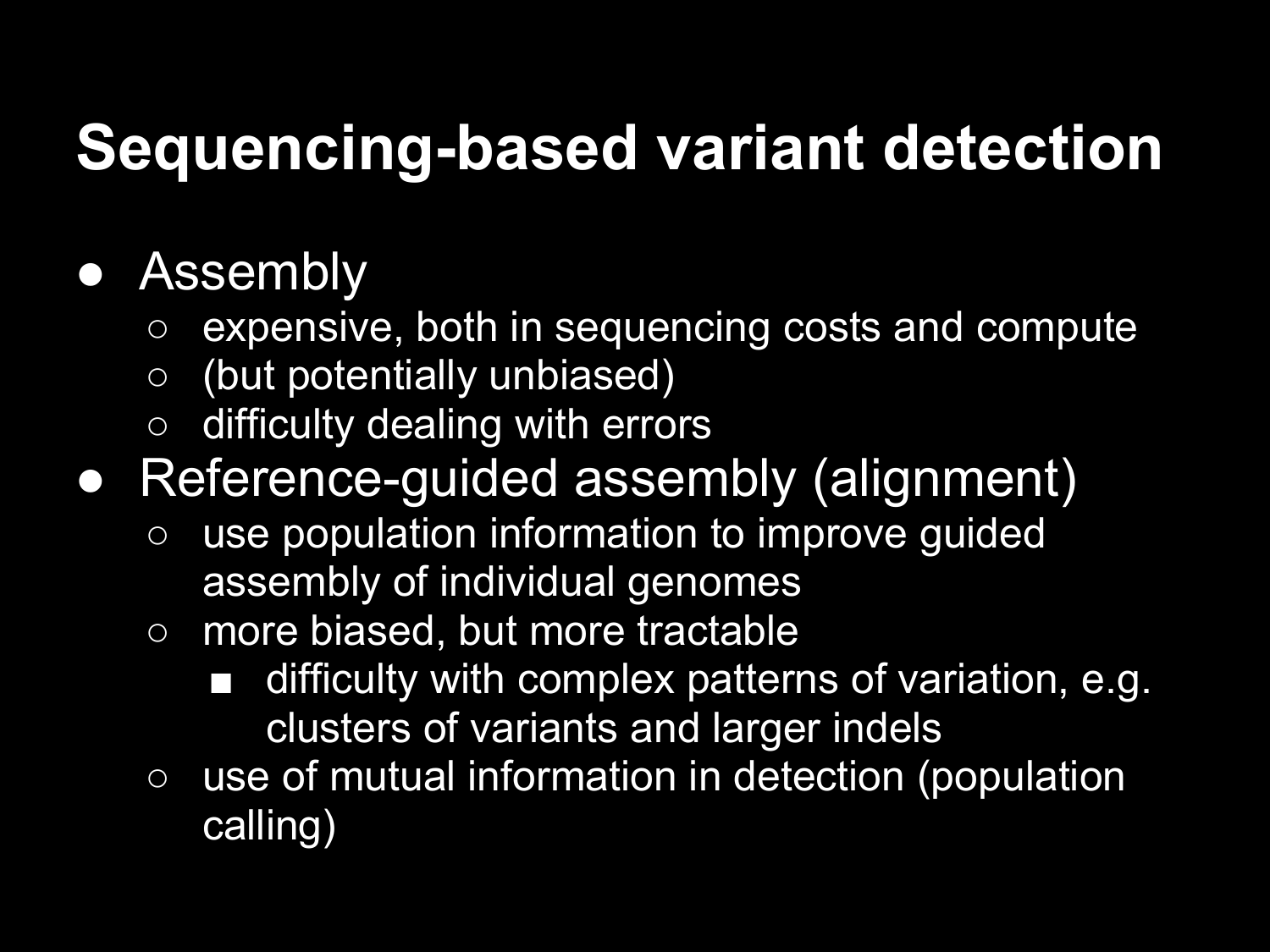# **NGS variant detection**

#### • short reads

- 100bp is the upper limit
- high error rates
	- $\circ$  1-2% at best

#### • error correction is required

 $\circ$  rates of variation are far below the error rate (10^-3 versus 10^-2)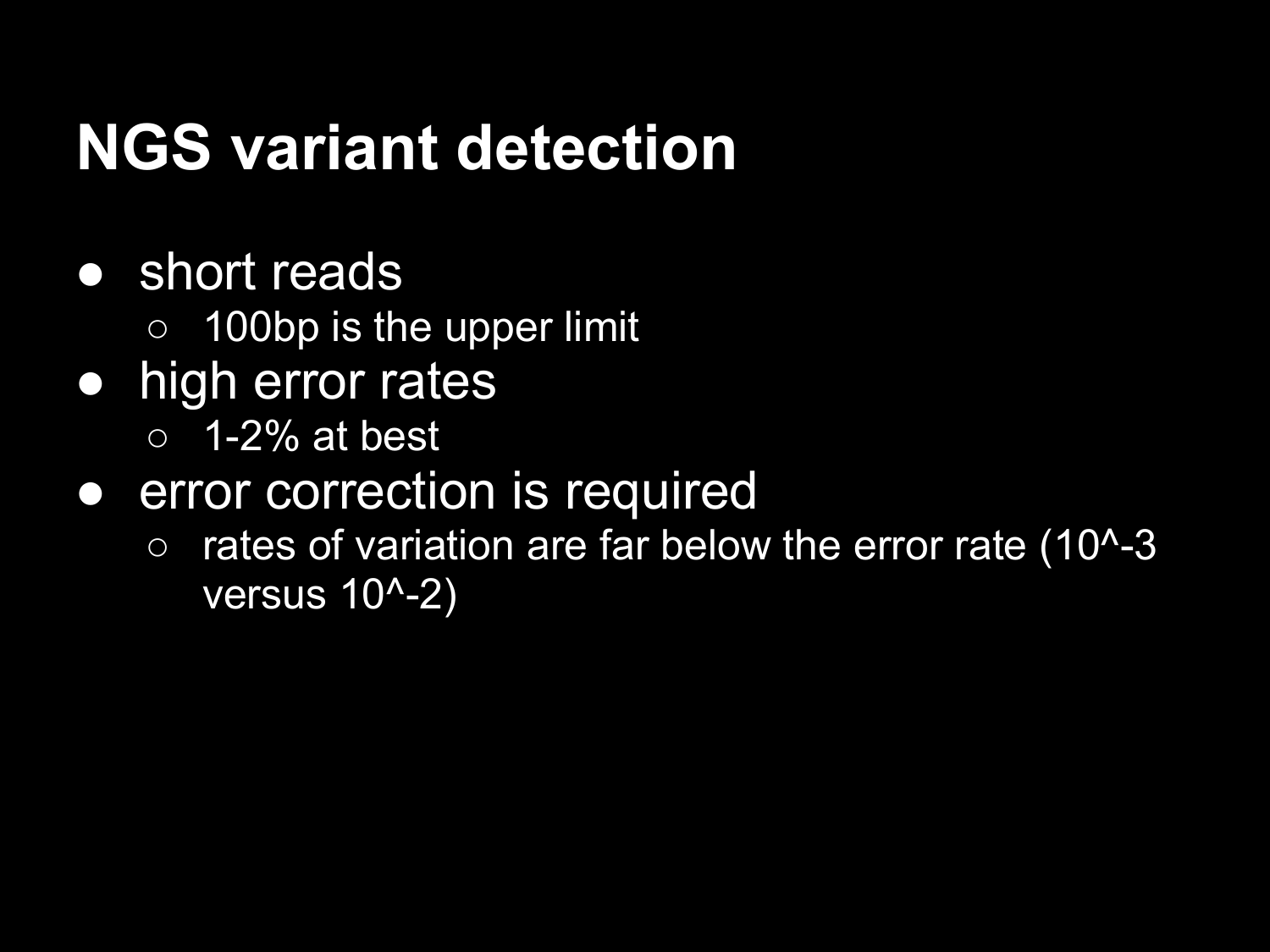# **Variant detection pipeline**

- Sequence
- Align (e.g. bwa, mosaik, bfast)
	- General approach is to index the genome, then find matches in the reference to pieces of the reads
	- Pairwise alignment allows the description of

#### ● Process alignments

- Recalibrate quality
- Homogenize indels
- Assemble locally?
- Filter variants
	- Simplistic (e.g. counting)
	- complex (e.g. Bayesian, using population information)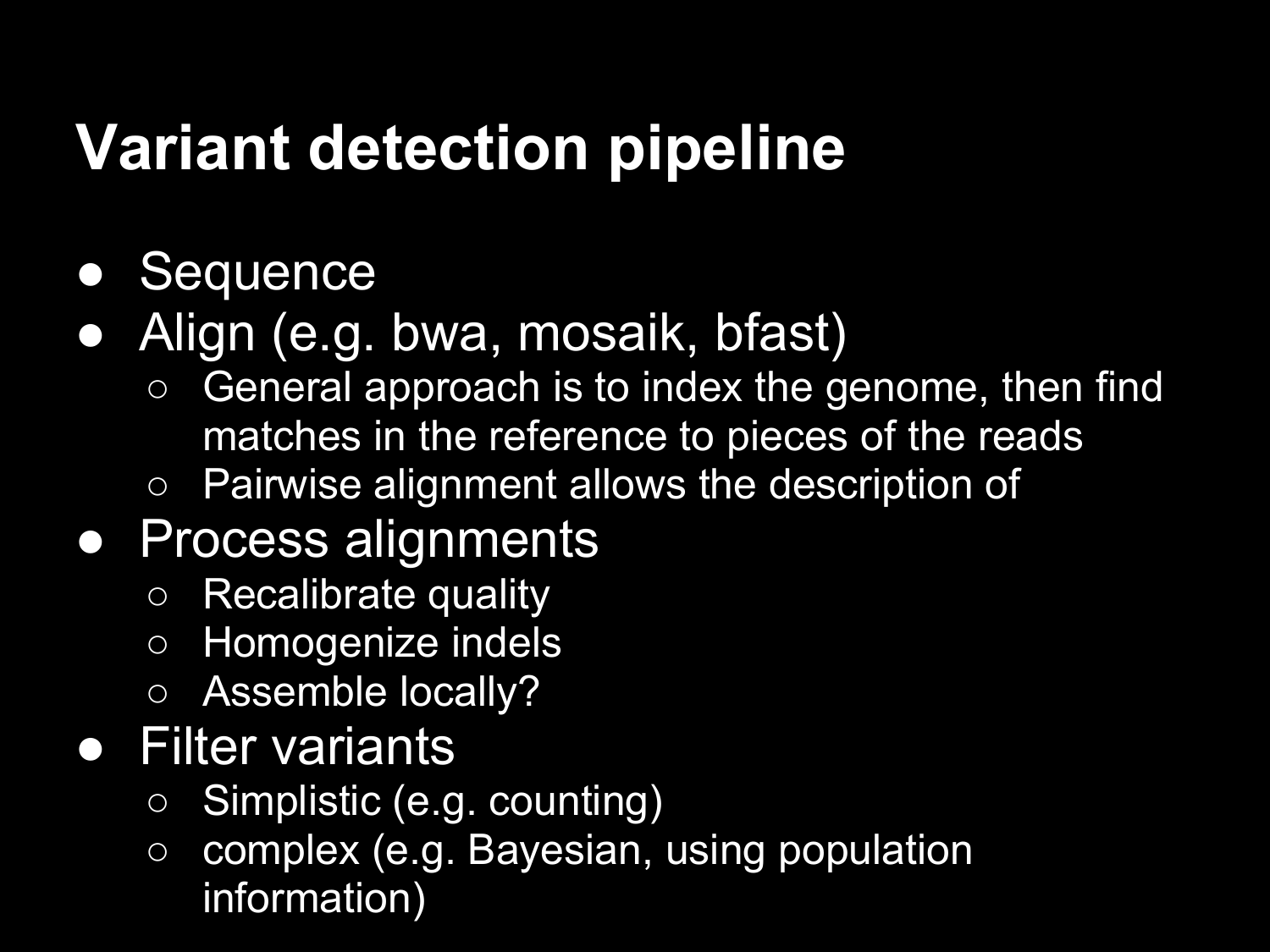### **Alignments...**

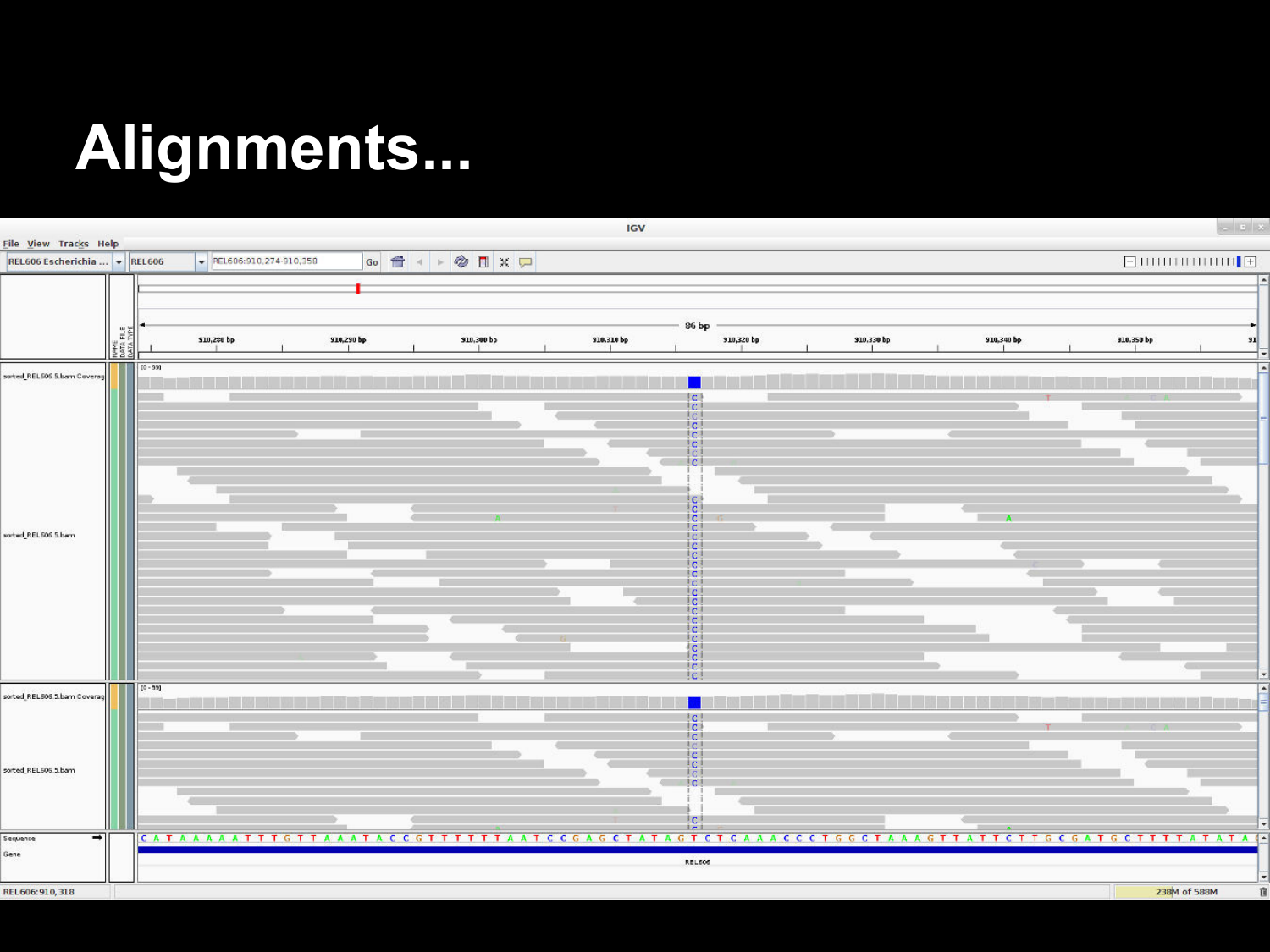# **Bayesian approach**

Idea: Use a population model to combine information from all available samples to improve detection power.

Effects:

- increased sensitivity
	- low-frequency events may be hard to find in only one sample
- improved discrimination against sequencing artifacts
	- artifacts don't abide by population genetic principles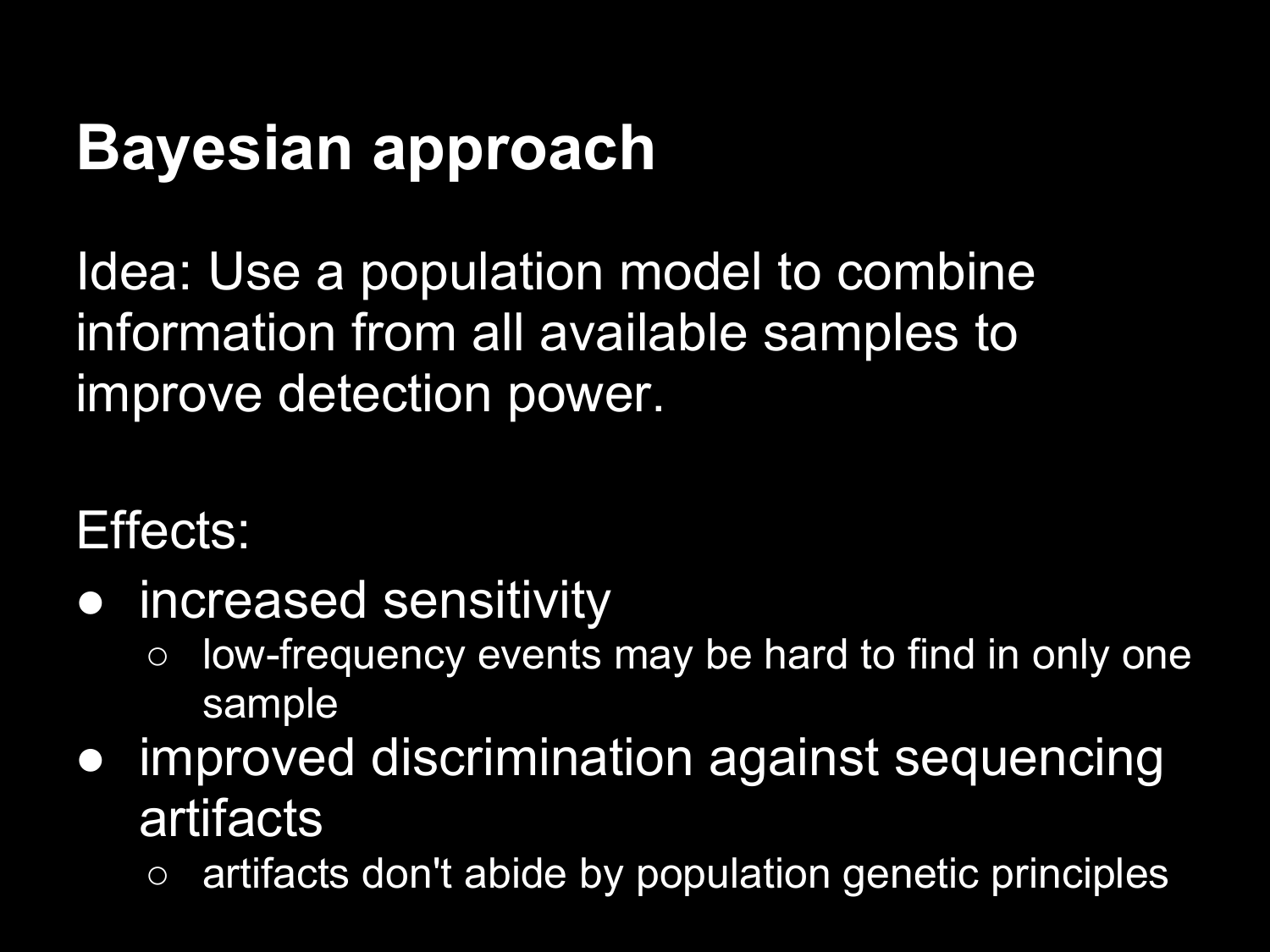### **What do we do?**

Assuming the alignment and recalibration is done...

We take alignments and run a variant detector.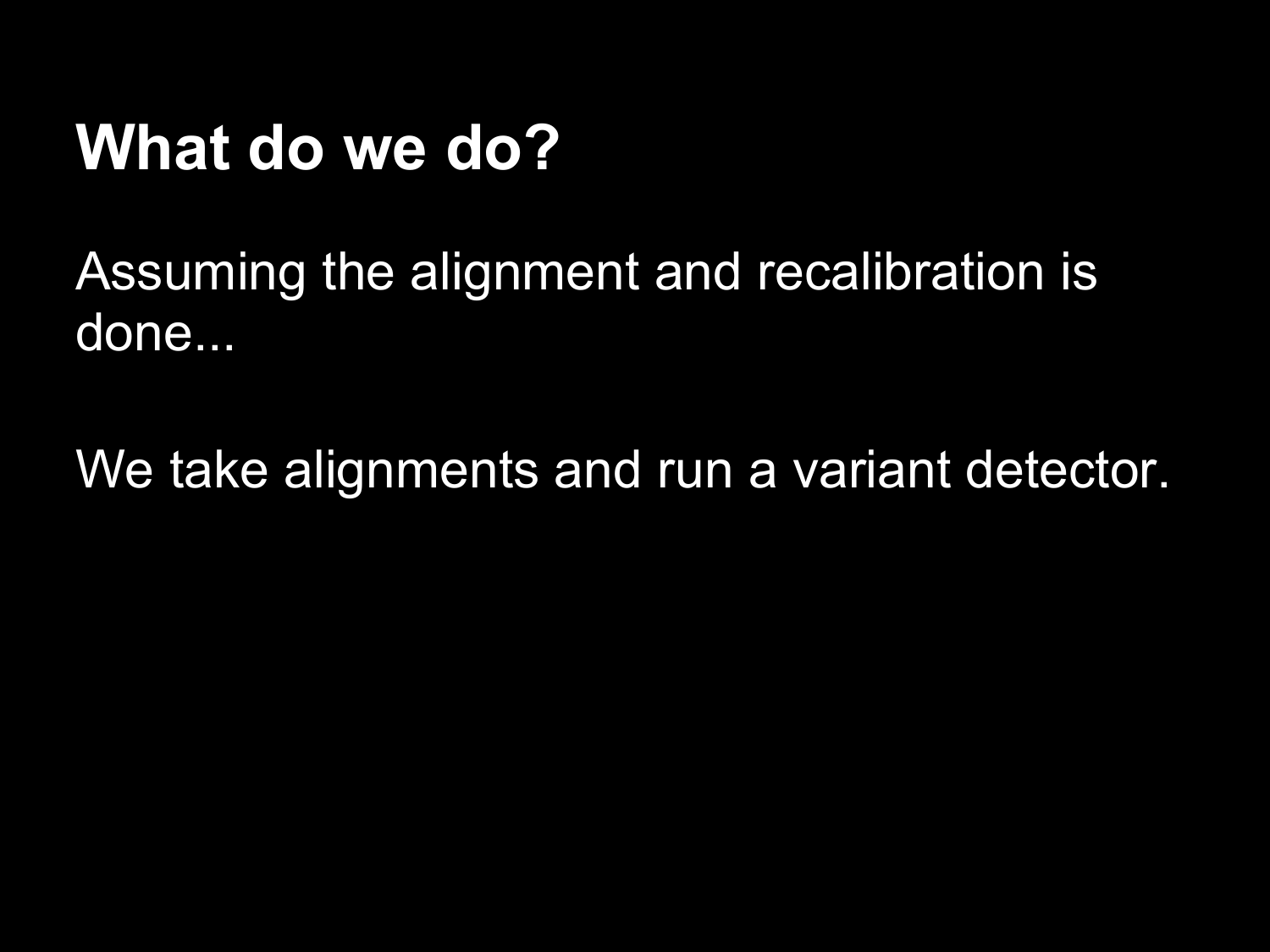# **What do we get?**

A typical variant detector generates a variant report with some description of confidence.

We'll be using freebayes:

- <https://github.com/ekg/freebayes>
- <http://arxiv.org/abs/1207.3907v2>

It outputs a QUAL score which is the probability of polymorphism under its model, provided all available sequencing information.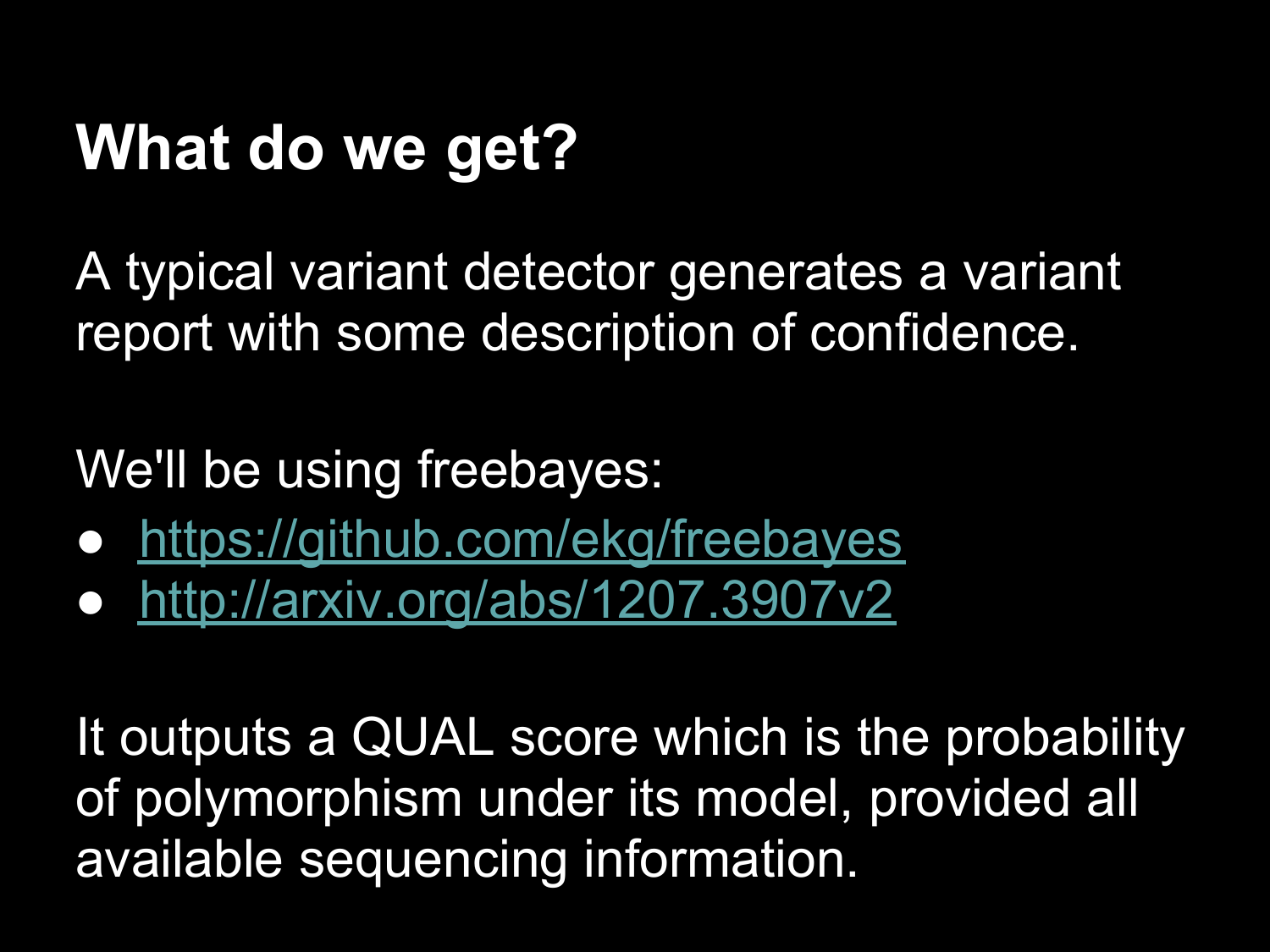#### **Variant Call Format output**

| ZΟ | TO0 T \ 0 | UU.             | U            | 49914.7   |         |
|----|-----------|-----------------|--------------|-----------|---------|
| 20 | 138194    | C               | T            | 3448.93   |         |
| 20 | 138200    | G               | Α            | 1814.05   |         |
| 20 | 138297    | G               | Τ            | 876.352   |         |
| 20 | 138370    | ΑT              | Α            | 2385.07   |         |
| 20 | 138460    | Α               | G            | 49314.7   |         |
| 20 | 138555    | т               | C            | 28542.3   |         |
| 20 | 138563    | AATAT           | AAT, A       | 50000     |         |
| 20 | 138599    | <b>TGTGT</b>    | TGCGC, CGCGC |           | 3498    |
| 20 | 138606    | Α               | G            | 4738.5    |         |
| 20 | 138615    | G               | Α            | 10894.8   |         |
| 20 | 138620    | Α               | C            | 11168.7   |         |
| 20 | 139154    | Α               | G            | 30605.2   |         |
| 20 | 139173    | т               | C            | 49346.1   |         |
| 20 | 139268    | C               | T            | 155.157   |         |
| 20 | 139269    | G               | Α            | 118.296   |         |
| 20 | 139312    | C               | Α            | 200.62    |         |
| 20 | 139358    | CA              | C, TA        | 1758.54   |         |
| 20 | 139361    | C               | Т            | 808.626   |         |
| 20 | 139362    | G               | Α            | 49314.7   |         |
| 20 | 139363    | ΤG              | Τ            | 570.068.  |         |
| 20 | 139405    | CT <sub>G</sub> | C            | 0.442479  |         |
| 20 | 139409    | G               | Α            | 49314.7   |         |
| 20 | 139419    | C               | Τ            | 50000     |         |
| 20 | 139455    | AG              | AA, A        | 49314.7   |         |
| 20 | 139504    | Τ               | C            | 331.268   |         |
| 20 | 139510    | Α               | C            | 0.0130107 |         |
| 20 | 139521    | C               | G            | 465.989   |         |
| 20 | 139538    | Α               | G            | 3938      |         |
| 20 | 139540    | G               | Α            | 3621.2    |         |
| 20 | 139576    | C               | Α            | 49314.7   |         |
| 20 | 139681    | G               | Α            | 708.799   |         |
| 20 | 139701    | C               | Α            | 820.398   |         |
| 20 | 139741    | <b>CCTTT</b>    | CCTTC, TCTTC |           | 49314.7 |
| ገበ | 120772    | $\subset$       | T            | 2758 73   |         |

AB=0.459264;ABP=1412.47;AC=1334;AF=0.427564;AN=3120;A0=87369;CIGAR=1M1| \B=0.397101;ABP=34.739;AC=4;AF=0.00128205;AN=3120;AO=441;CIGAR=1X;DP=2 AB=0.306122;ABP=83.0003;AC=1;AF=0.000320513;AN=3120;AO=200;CIGAR=1X;DP: AB=0.493506;ABP=3.0385;AC=1;AF=0.000320513;AN=3120;AO=266;CIGAR=1X;DP= AB=0.48731;ABP=3.28587;AC=7;AF=0.00224647;AN=3116;A0=103;CIGAR=1M1D;DP: AB=0.495512;ABP=4.04327;AC=878;AF=0.306778;AN=2862;AO=6126;CIGAR=1X;DP: 4B=0.457986;ABP=23.2637;AC=822;AF=0.352185;AN=2334;A0=1425;CIGAR=1X;DP: =0.563883,0.463453;ABP=73.4805,17.9303;AC=932,586;AF=0.446788,0.2809 AB=0.512461,0.497354;ABP=3.87618,3.02179;AC=935,243;AF=0.50160 468484;ABP=8.0746;AC=481;AF=0.252361;AN=1906;A0=743;CIGAR=1X;DP=2  $AB = 0$ 1664;ABP=6.82526;AC=527;AF=0.266971;AN=1974;A0=699;CIGAR=1X;DP=  $B = 0.48$ 1;ABP=3.86297;AC=531;AF=0.266834;AN=1990;A0=700;CIGAR=1X;DP= NB=0.4762∡;ABP=9.41148;AC=752;AF=0.303716;AN=2476;A0=1609;CIGAR=1X;DP AB=0.470981;ABP=17\_251F;AC\_914\_AF=0.343609;AN=2660;A0=2136;CIGAR=1X;DP=<br>AB=0.571429;ABP=3.63\_7\_;AC\_1;AC\_0.000324675;AN=3080;A0=21;CIGAR=1X;DP=<br>AB=0.368421;ABP=1158.85;AC=\_;AF=0.0186017;AN=3082;A0=23;CIGAR=1X;DP=2<br>AB=0.1785 \B=0.474359;ABP=3.45573;AC=2;AF=0.000641026;AN=3120;AO=52;CIGAR=1X;DP= AB=0.492805;ABP=15.5089;AC=1767;AF=0.566346;AN=3120;A0=33735;CIGAR=1X;I /0+10.175725;ABP=1515.54;AC=77;AF=0.0246795;AN=3120;A0=539;CIGAR=1M1D AB=0.145833;ABP=55.3066;AC=2;AF=0.000641026;AN=3120;A0=250;CIG AB=0.438562;ABP=1115.92;AC=1028;AF=0.329487;AN=3120;AO=29599;CIGAR=1X;I AB=0.471803;ABP=32.7674;AC=66;AF=0.0211538;AN=3120;AO=2148;CIGAR=1X;DP: AB=0.438793,0.0182558;ABP=1594.73,50023;AC=1086,1;AF=0.348077,0.000320 AB=0.486486;ABP=3.06899;AC=1;AF=0.000320513;AN=3120;A0=105;CIGAR=1X;DP: AB=0.222222;ABP=21.1059;AC=1;AF=0.000320513;AN=3120;A0=1271;CI AB=0.425532;ABP=5.27418;AC=1;AF=0.000320513;AN=3120;A0=84;CIGAR=1X;DP= -NB=0.459658;ABP=8.79204;AC=5;AF=0.00160256;AN=3120;A0=338;CIGAR=1X;DP= \B=0.520161;ABP=3.88589;AC=2;AF=0.000641026;AN=3120;AO=327;CIGAR=1X;DP

/B=0.423178;ABP=3434.1;AC=1071;AF=0.343269;AN=3120;AO=54843;CIGAR=1X;D \B=0.456897;ABP=4.88226;AC=2;AF=0.000641026;AN=3120;AO=124;CIGAR=1X;DP AB=0.472222;ABP=3.49285;AC=1;AF=0.000320513;AN=3120;AO=68;CIGAR=1X;DP= AB=0.491217.0.444444;ABP=5.07016.15.074;AC=2643.14;AF=0.847659 0-0 / 171211 . ADD-4 7546 . AC-0 . AE-0 00200202 . AN-2112 . AO-126 . CICAD-1V . DD-2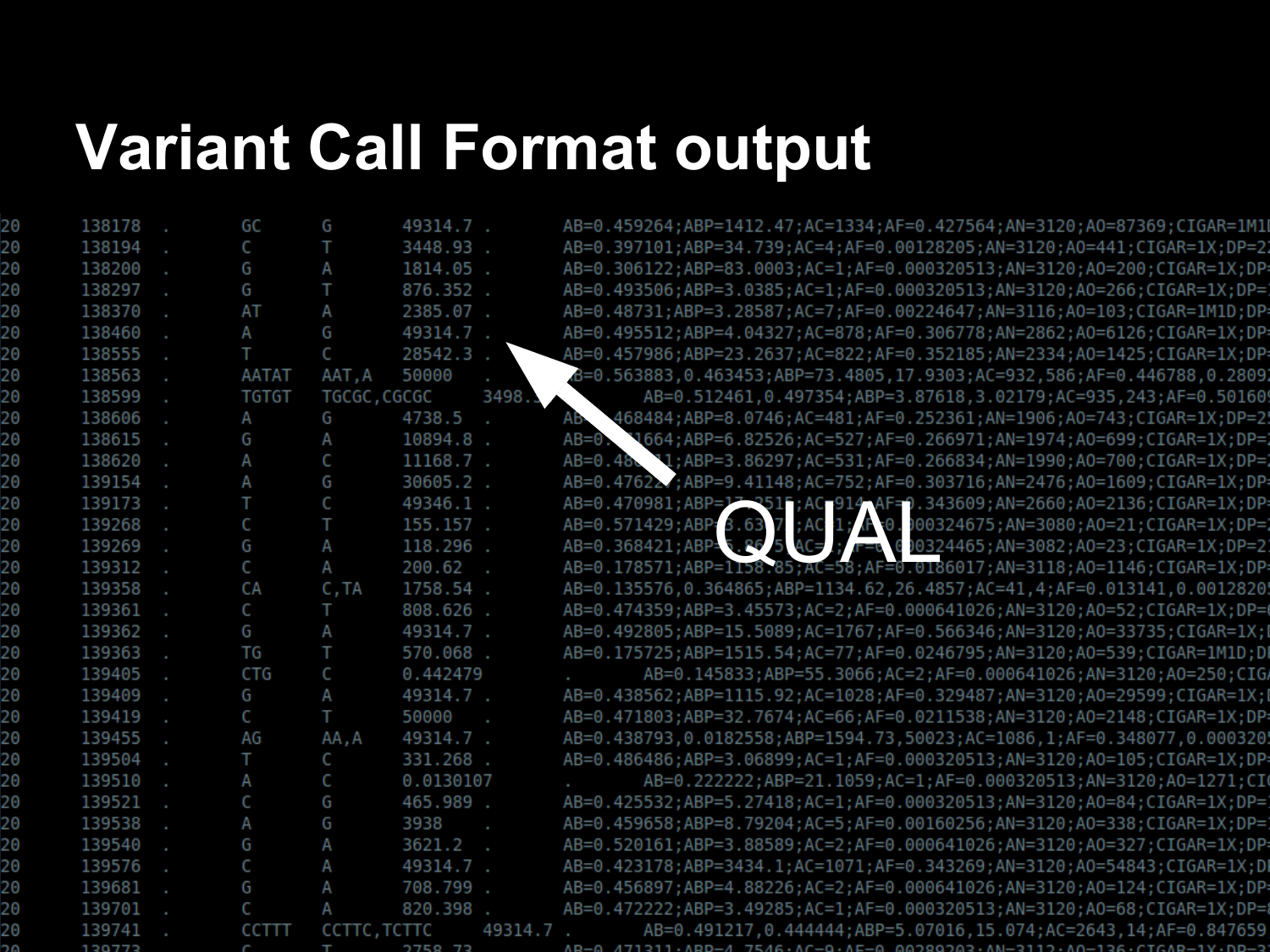#### **How do we know how to use this?**

We can look at biological markers (e.g. transitions vs. transversions).

We can look at recall rates on known markers.

We can validate experimentally, then repeat.

We can use simulations to get some sense of the tradeoffs of various alignment, variant calling, and filtering methods. (Today...)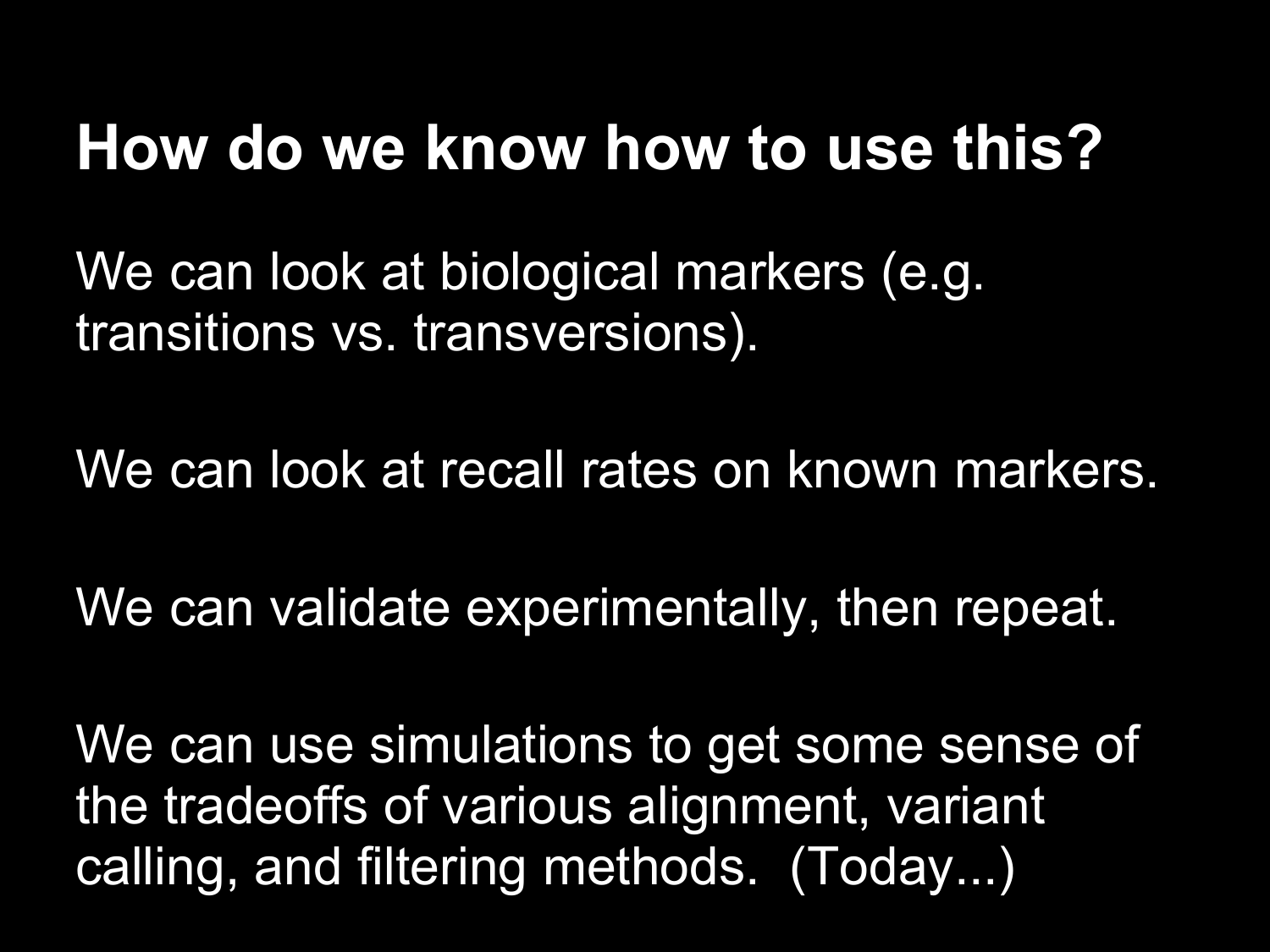### **Simulated data**

simulate one sample, or a set of samples <https://github.com/ekg/mutatrix>

simulate reads, dwgsim (available via toolshed) or wgsim

align using MOSAIK (although, you don't have to...)